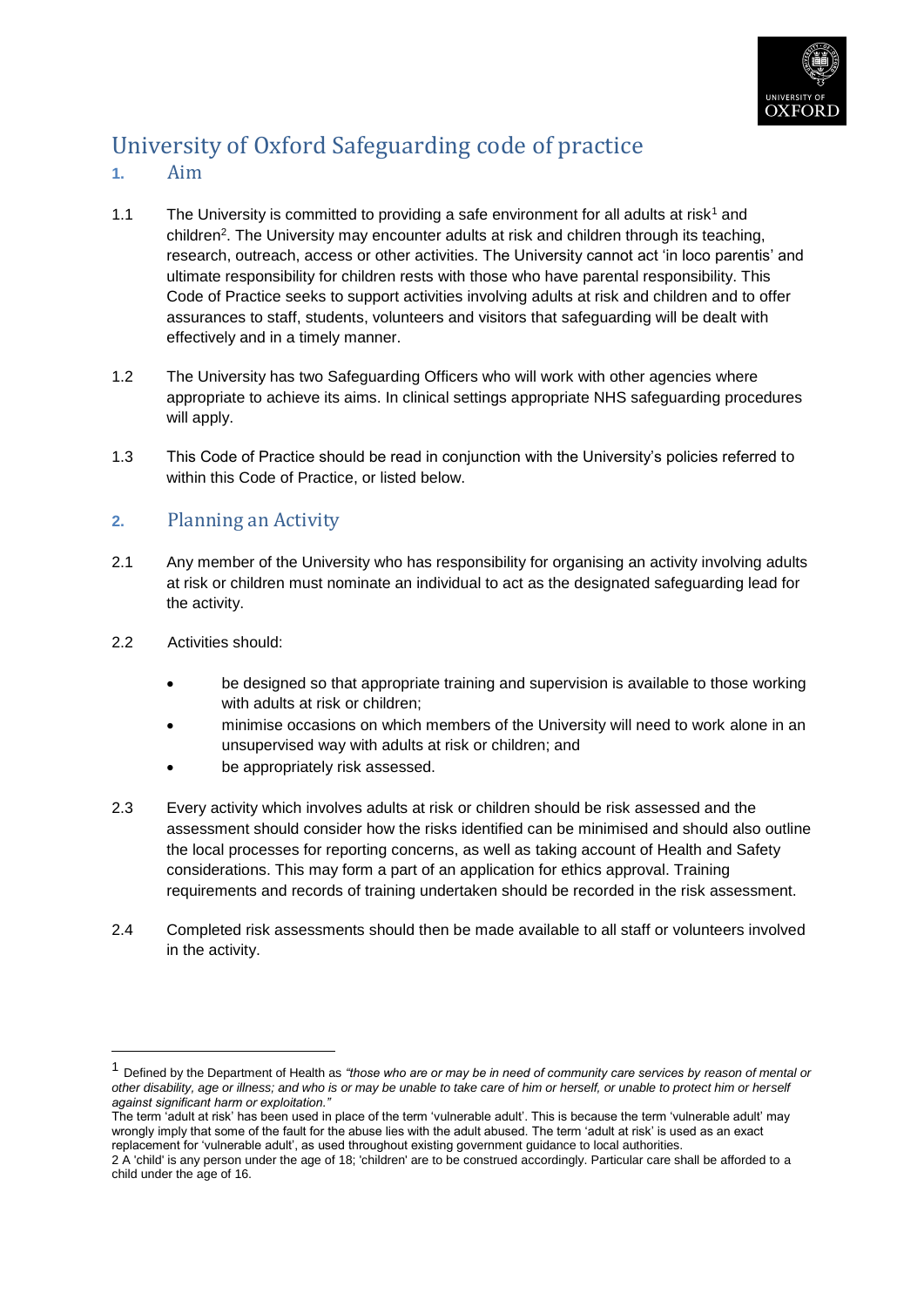

- 2.5 Guidance on health and safety for young people can be found on the University Safety Office website (policy statement upss113). An example risk assessment can be found on the safeguarding website.
- 2.6 Any pre-employment or pre-activity checks should be carried out in accordance with the University's HR guidance on pre-employment screening.
- 2.7 Children and adults at risk who are participating in a University activity must, as part of their induction to the activity, be given clear information about how, and to whom, they can report concerns about any member of the University with whom they will be interacting. More than one point of contact should always be given and the details of the University's Safeguarding Officers included (in addition to the contact details of the nominated safeguarding lead for the activity) so that complaints can be made directly to these officers, where appropriate.

### 3. Training

1

- 3.1 Any member of the University who will be planning activities with children should have completed the on-line introduction to Safeguarding training provided by Oxford Safeguarding Children Board<sup>3</sup>, together with any additional training that may have been identified by the risk assessment process.
- 3.2 Anyone holding the role of Safeguarding Officer and their deputies will undergo detailed training in safeguarding issues on a regular basis.
- 3.3 Activity organisers (for example, involving residential courses for young people) may wish to arrange additional training.
- 3.4 Training can be recorded and monitored via the CoreHR system.

### 4. Dealing with suspicions or allegations of abuse

- 4.1 Those working with children and adults at risk may:
	- have alleged abuse disclosed to them;
	- suspect abuse is being carried out; or
	- be accused of abusing those in their charge.
- 4.2 Whilst these issues may require very different courses of action (further guidance is given in annex A), it is essential that the safety and welfare of the child or adult at risk is prioritised. The risk assessment for any activity involving adults at risk or children should identify at least one individual who will act as the key contact point to deal with such matters. The nominated safeguarding contact for the activity is responsible for ensuring that concerns and allegations are escalated to the appropriate Safeguarding Officer without delay.
	- Allegations against a member of staff, non-student volunteers or academic visitors, or suspicions of abuse involving a staff member who is considered to be an adult at risk or is under 18 years of age should be reported to the University's Director of HR.

<sup>3</sup> <http://www.oscb.org.uk/training/> - As at October 2015 the appropriate online courses are:

<sup>&</sup>quot;An Introduction to Safeguarding Children" if you will be working with children, a refresher is also available "Safeguarding Everyone: Protecting children, young people and adults at risk" if you will be working with 'at risk' adults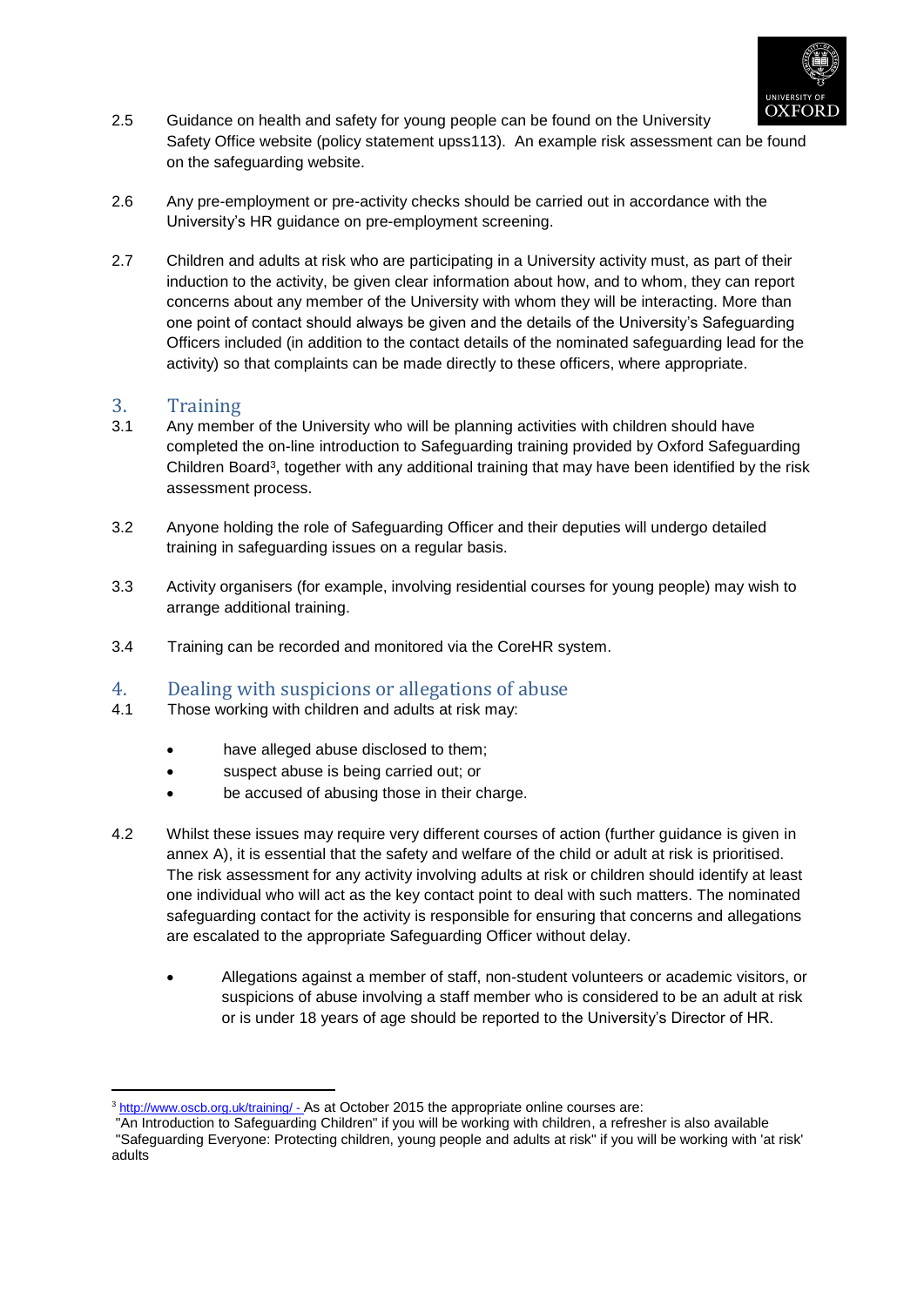

- Allegations against a student, or suspicions of abuse involving students who are considered to be an adult at risk or are under 18 years of age should be reported to the Director of Student Welfare and Support Services.
- 4.3 Where both groups may be involved the Safeguarding Officers will jointly agree the most appropriate response. Where allegations relate to one of the Safeguarding Officers, the other Safeguarding Officer should be contacted.
- 4.4 The Safeguarding Officers are responsible for nominating deputies to ensure that a nominated individual is available during normal working hours, to ensure that all allegations can be dealt with without delay.
- 4.5 Any allegations or suspicions of abuse must be reported without delay to a relevant person, as listed below, who must then take prompt action.
	- Where a child or adult at risk discloses alleged abuse, or a member of the University suspects abuse, this should be referred to the relevant Safeguarding Officer who will assess and, where appropriate, contact the relevant statutory agency for advice. Students should approach the Director of Student Welfare and Support Services and staff, non-student volunteers and academic visitors should contact the University's Director of HR.
	- In the event an allegation is made against University staff, students, volunteers or academic visitors this must be referred to the relevant Safeguarding Officer who will assess and, where appropriate in cases involving children, refer the matter to the Multi-Agency Safeguarding Hub. This referral must be made within one working day of the allegations being made. The Local Area Designated Officer<sup>4</sup> will advise on the appropriate action to be taken. In cases involving adults at risk of harm, referral will be made to the relevant statutory agency.
	- In the event there is a risk of immediate serious harm to a child or an adult at risk the emergency services should be contacted via 999 or the police via the 101 service. Anybody can make a referral in these circumstances. The relevant Safeguarding Officer should then be notified of the case.
- 4.6 Safeguarding Officers will share information, as appropriate with relevant colleagues to ensure that the relevant authorities both within and outside of the University are involved and that any necessary processes can be followed (for example, depending on the nature of the allegations, it may be necessary to make a disclosure to the Disclosure and Barring Service.)
- 4.7 Appropriate records will be retained in accordance with the University's Data Protection Policy. Where the matter may relate to both staff and students, the Safeguarding Officer will agree on where the file will be kept.

## 5.0 Useful links

### **External agencies**

<u>.</u>

For children: Oxfordshire Safeguarding Children Board: [www.oscb.org.uk/](http://www.oscb.org.uk/)

For adults at risk: Oxfordshire Safeguarding Adults Board: [www.osab.co.uk/](http://www.osab.co.uk/)

<sup>4</sup> <https://www.oxfordshire.gov.uk/cms/content/concerns-over-professionals-working-children>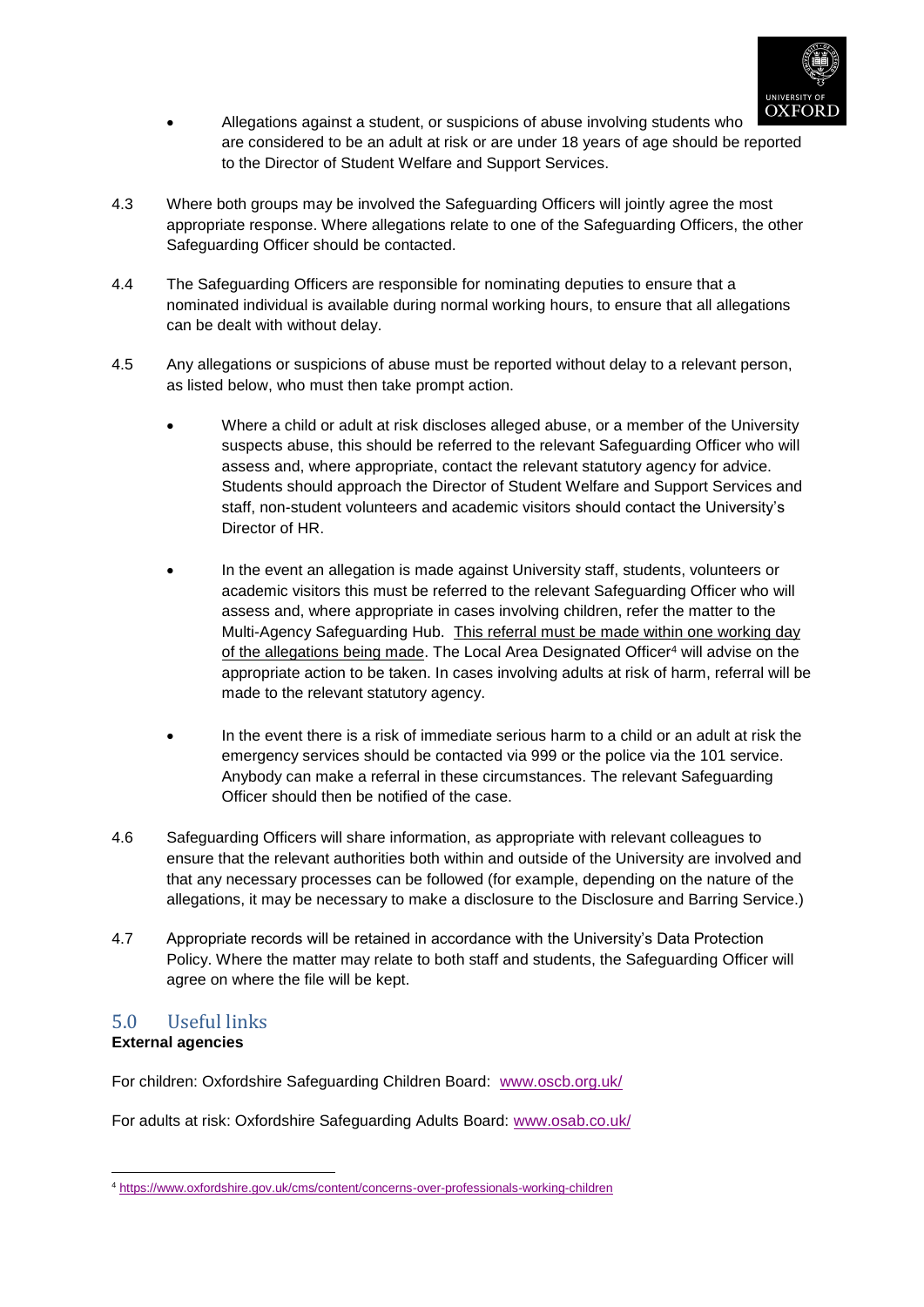

### **List of University of Oxford policy statements and codes of practice**

A list of the University's key policies can be found at: [https://legal.admin.ox.ac.uk/](http://www.admin.ox.ac.uk/lso/statutes/)**.** The following are of particular relevance:

- University Harassment Policy and Procedure
- University Equality policy
- University Data Protection Policy University Public Interest Disclosure ('whistleblowing') policy
- Safety Office: Health and Safety of young people and children (policy statement upss113)
- Policy on the ethical conduct of research involving human participants and personal data
- Staff-student relationships
- IT guidelines on handling illegal material

HR guidance relating to recruitment and pre-employment screening can be found on the HR Support website<https://hr.admin.ox.ac.uk/>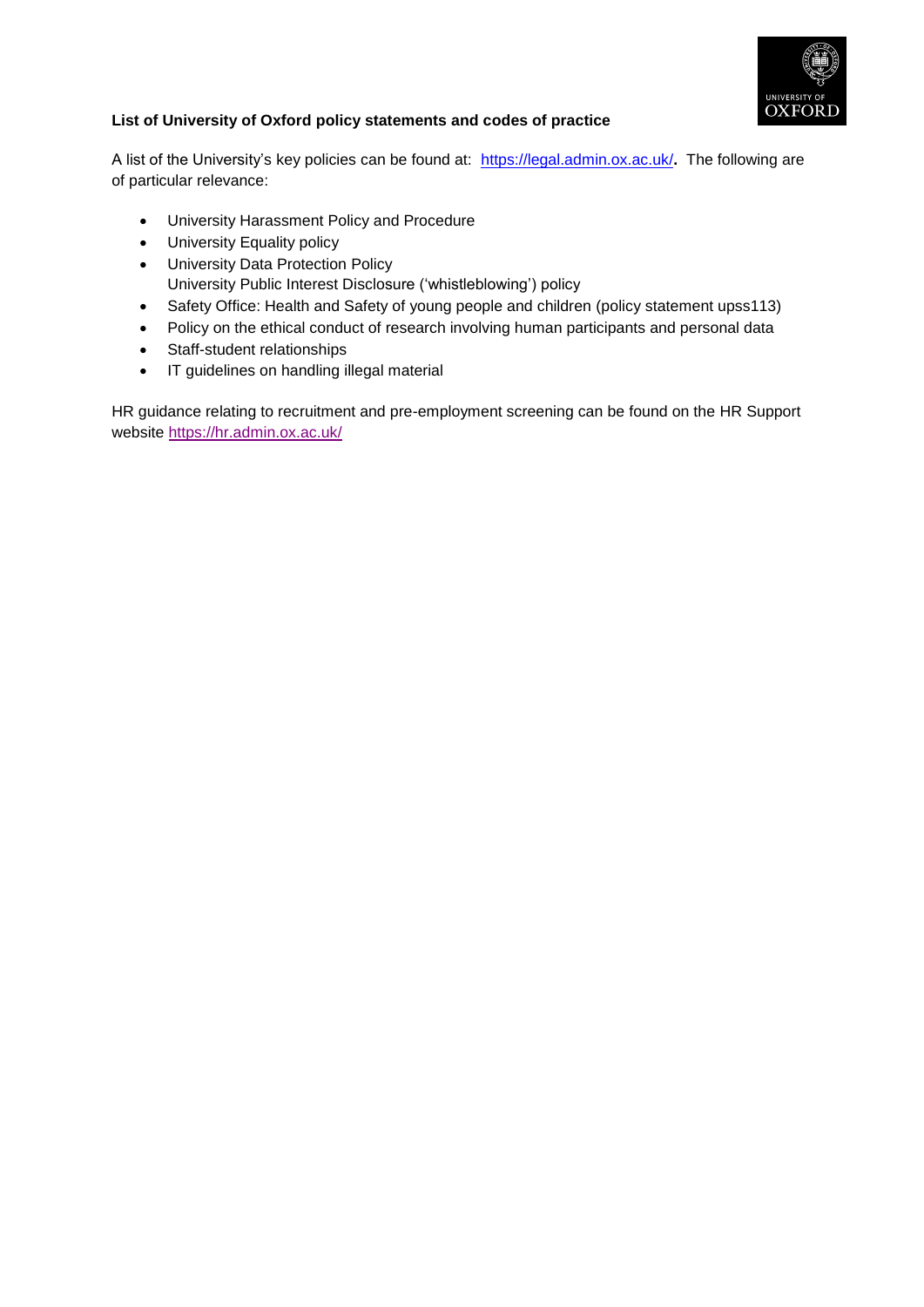

## Annex A – Guidance for University members carrying out activities involving adults at risk or children

*This guidance should be read in conjunction with the University of Oxford Safeguarding Code of Practice.*

### 1. General considerations

- 1.1 If you are acting in a position of trust with children or adults at risk, you are expected to be mindful that you are acting as a role model and therefore should demonstrate exemplary behaviour.
- 1.2 Care should be taken to ensure conduct is appropriate to each circumstance and environment since well-intentioned actions can be misinterpreted.
- 1.3 All activities should have undergone a risk assessment, and you should have a copy of the risk assessment which will identify a key contact to whom any concerns should be addressed promptly.
- 1.4 In your role:
	- you may become aware of, or suspect another person of abusing an at risk person, or an at risk person may disclose an allegation of abuse to you, and you will need to take action in such circumstances;
	- allegations of inappropriate behaviour may be made against you, and such allegations will need to be investigated, and may result in referral to external agencies.

## 2. Types of abuse

- 2.1 The Government publication Keeping [children safe in education](https://www.gov.uk/government/uploads/system/uploads/attachment_data/file/447595/KCSIE_July_2015.pdf) defines abuse as: "a form of maltreatment of a child. Somebody may abuse or neglect a child by inflicting harm, or by failing to act to prevent harm. They may be abused by an adult or adults or another child or children"
- 2.2 The same principles apply for at risk adults: abuse may be physical, emotional, sexual or neglect.

### 3. Expectations of those working with adults at risk or children

- 3.1 *You should:*
	- Ensure you have completed the online course *An Introduction to Safeguarding* and that you know what you should do if an at risk person makes a disclosure to you;
	- Ensure you are familiar with the risk assessment and understand who the key contact is for the activity you are engaged in;
	- Give due regard to cultural difference;
	- Be alert to and tackle inappropriate behaviour in others, including peer-to-peer behaviours. Abusive behaviour such as bullying (including cyber-bullying), ridiculing or aggression must not be allowed to go unchallenged;
	- If you have to give feedback, take care that it is not unnecessarily negative;
	- Take care that language is not open to sexual connotation;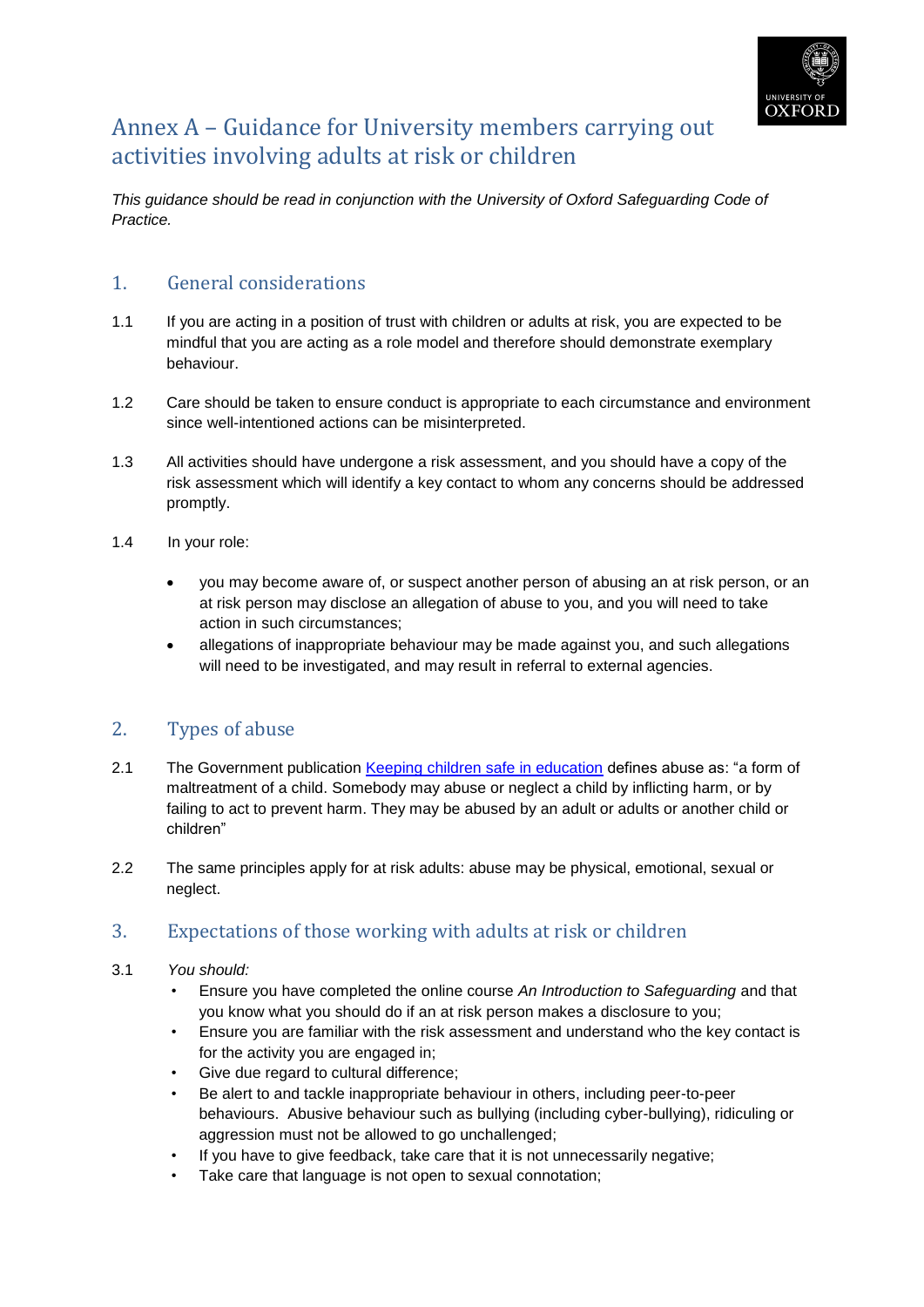

- Report any suspicions promptly and confidentially to the designated safeguarding lead for the activity, or in the event that the suspicions/allegations involve that person, to the appropriate Safeguarding Officer for the University (Contact details are available on the Safeguarding website at [www.admin.ox.ac.uk/personnel/cops/safeguarding/](http://www.admin.ox.ac.uk/personnel/cops/safeguarding/) )
- Deal with information sensitively.
- 3.2 *You should not:*
	- Engage in, or allow, any form of inappropriate touching. This would include doing personal things for a child or an adult at risk that they can do for themselves. Where the person is disabled tasks should only be carried out with the full consent of the individual, or their parent;
	- Use inappropriate language, or allow others to use it without challenging it;
	- Engage in any physical 'adult' relationship with a person to whom you are in a position of trust, even if they give their consent;
	- Give your personal contact details (such as personal phone number, home address, email, Skype address or other communication routes) to a child or an adult at risk, or use any such route to communicate with a child or adult at risk other than regarding the activity (for example through the official website for the activity):
	- Interact in a personal capacity with children or adults at risk outside of the activity, including through any form of social media, for example, by becoming 'friends' on Facebook;
	- Allow allegations of inappropriate behaviour to go unchallenged, recorded or acted on;
	- Take photographs, or make other recordings of at risk people without specific written consent of the individual, or someone with parental responsibility for the individual.
- 3.3 *You should seek advice from the designated safeguarding lead for the activity if:*
	- You suspect a relationship is developing which may be an abuse of trust;
	- You are worried that a child or adult at risk is becoming attracted to you or a colleague who works with them;
	- You think a child or adult at risk has misinterpreted something you have done or said;
	- You have had to physically restrain a child or adult at risk to prevent them from harming themselves, another person or causing significant damage to property;
	- A child or adult at risk tells you that they are being abused, or describes experiences that you consider may be abuse;
	- You see suspicious or unexplained marks on a child or adult at risk or witness behaviours which are unusual or inappropriate.

## 4. Dealing with allegations, or suspicions, of inappropriate behaviour

- Consider the urgency of the situation: in the event there is a risk of immediate serious harm to a child or an adult at risk the emergency services should be contacted via 999 or the police via the 101 service. Anybody can make a referral in these circumstances. The relevant Safeguarding Officer should then be notified of the case and will need to determine whether to refer serious cases to the relevant authorities within one working day;
- Remain calm, and ensure that the person knows you are taking them seriously. Reassure them that they are right to have told someone, but do not touch them (for example by putting an arm round them);
- DO NOT try to investigate or act on the matter yourself: doing so may seriously compromise investigation by the relevant authorities. You need only clarify what is being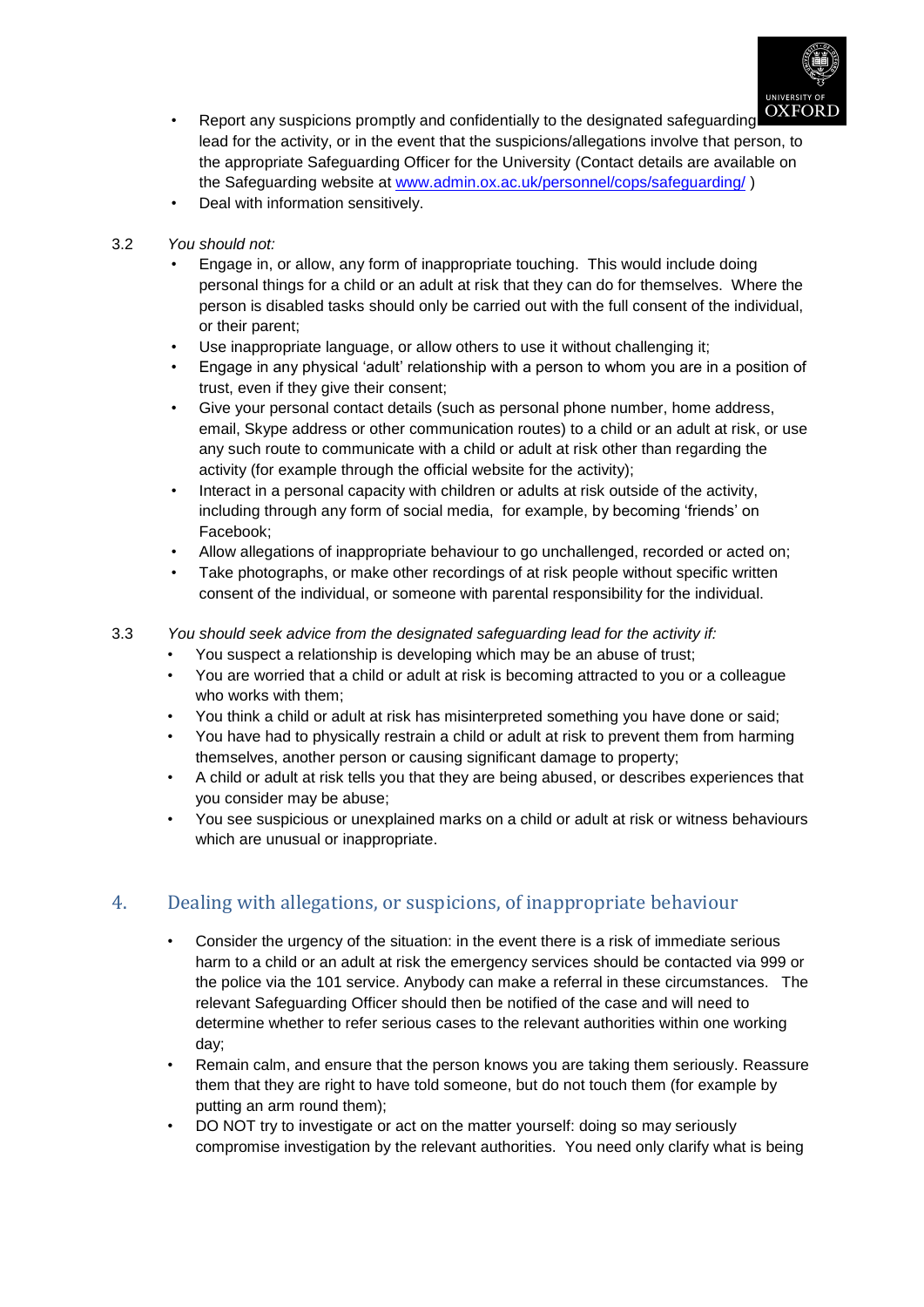

said to you (in order to establish that there is a suspicion of harm), and then refer the matter to the appropriate individual as set out in the Code of Practice;

- Be supportive but DO NOT promise confidentiality. Explain that, in order that the allegation can be addressed you will have to talk to other people about it. Explain who you will talk to;
- Avoid 'leading' questions, or expressing a view about what you have been told;
- Use clear language, appropriate to the person you are dealing with;
- Do not talk to anyone else about the matter. If you need to seek support for yourself you should speak to the designated safeguarding lead for the activity or one of the University's Safeguarding Officers;
- Write down what you have been told as soon as possible. In all events this must be done on the same day but this should not delay prompt action. Write down exactly what was said *in the person's own words* as far as possible, include the time, place, and as much detail as you can remember, but ensure that the note is as factual as possible and avoid assumption, speculation or opinion. Sign and date the note. Bear in mind that the note will be disclosable to both internal and external agencies.